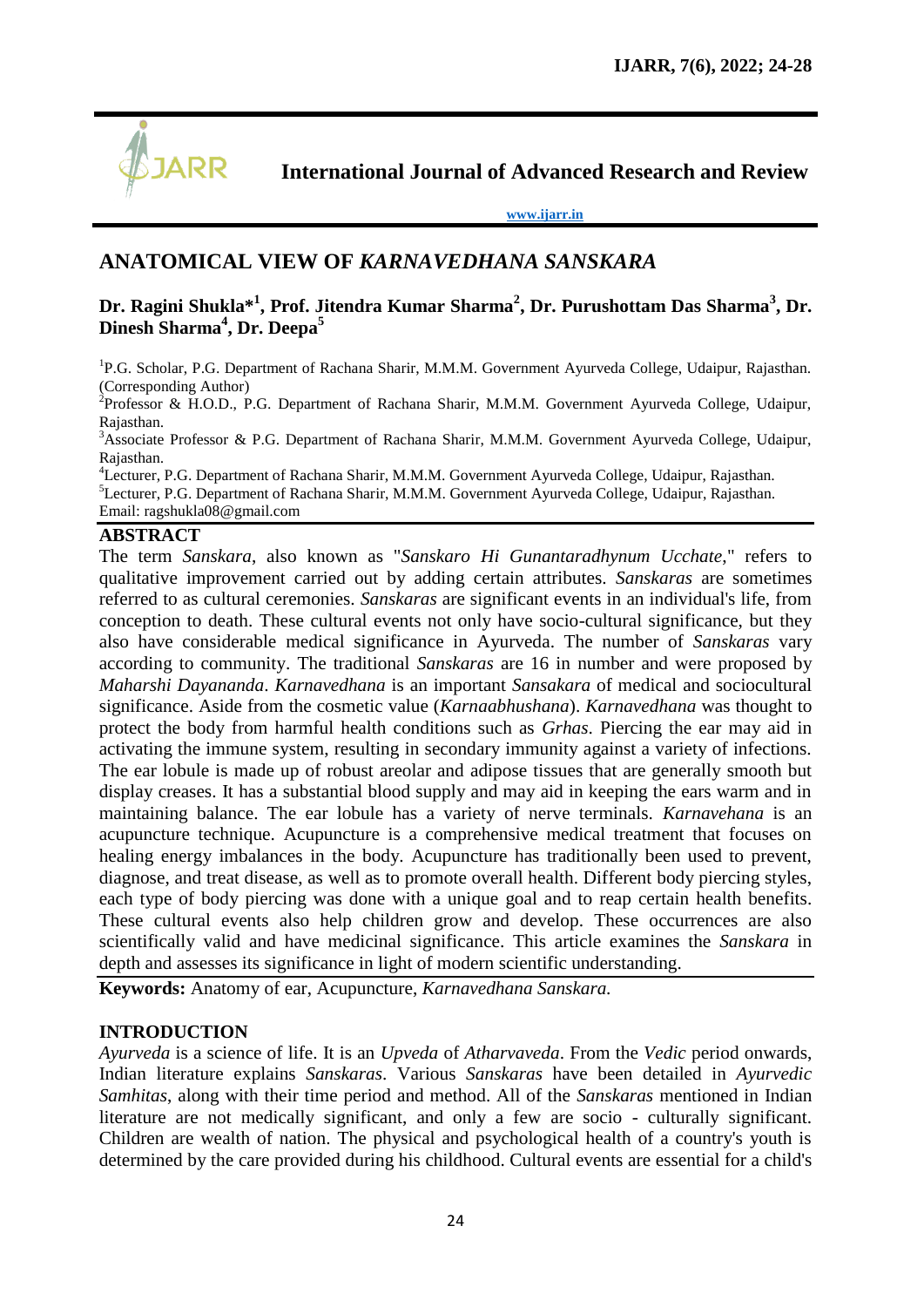growth and development. These occurrences are also critical in detecting any abnormalities in a child's growth and development.

The word *Sanskara* is introduced in *Ayurveda* as "*Sanskaro hi Gunantaradhynum Ucchate*," which implies that qualitative development is achieved by adding certain attributes (transporting of the qualities)<sup>1</sup>. During the *Sanskaras*, the physician can examine the child's proper growth and development. *Sanskaras* are mentioned in the *Upanishads* as a means of growing and becoming proper in all four areas of human pursuit: *Dharma* (righteousness), *Artha* (wealth), *Karma* and *Kama* (labour and pleasure), and *Moksha* (liberation) (salvation). *Sanskaras* are life's turning points and should be cherished. The main purpose of *Sanskaras* is to achieve spirituality and aid in the realisation of  $Moksha$ , or ultimate union with the divine<sup>2</sup>. It is very evident that simply doing these rites will not result in *Moksha*. However, if these *Sanskara* are not performed, *Moksha* may be impossible to achieve. The amount of *Sanskara* varies according to *Hindu Dharma*. It ranges between 16 to 40<sup>3</sup>. The *Gruhya Sutra* mentions 18-21 *Sanskara*, while *Manusmruti* explains 13 of them and *Gautam GruhyaSutra* explains 40 of them. While *Maharshi Dayanand's* 16 *Sanskara* are extensively acknowledged and taken into account by *Ayurveda Acharyas*<sup>4</sup>. These 16 *Sanskaras* are known as the *Shodasa Sanskaras*. *Karnavehana Sanskara* (ear lobe piercing) is an important *Sanskara* with medical and socio-cultural significance<sup>5</sup>.

Acupuncture is used in *Karnavedhana*. Acupuncture involves inserting a very thin needle into a person's skin at certain places on the body to varied depths. According to research, it can assist to reduce pain and restore the energy flow to its appropriate balance. Acupuncture points are thought to be locations where nerves, muscles, and connective tissue can be stimulated<sup>6</sup>. The stimulation improves blood flow while also causing the body's natural painkillers to activate. Acupuncture has been shown in modern research to have impacts on the neurological system, endocrine and immunological systems, cardiovascular system, and digestive system. By stimulating the many systems of the body. Acupuncture can assist to relieve pain while also improving sleep, digestion, and overall well-being. Body piercing is a type of body alteration that involves puncturing or cutting a section of the human body to create a hole through which jewellery can be inserted. Various cultures have also practiced ear, nose, lip, tongue, nipple, and genital piercing. A person may choose to have a piercing for a variety of cultural, religious, or personal reasons.Most body piercings are done for cosmetic reasons, but what we don't realise is that this act can potentially be damaging to us if done in the wrong area. We can feel favourable spiritual advantages if we pierce the suitable acupuncture spots<sup>7</sup>.

#### **MATERIALS AND METHODS Material**

- Ayurvedic literature related to *Sanskara* and *Karanavedhana Sanskara* collected from classical Ayurvedic literature.
- Modern literature related to acupuncture and body piercing collected from research articles and journals.

**Methodology:** Literary study.

# **DISSCUSSION**

Every aspect of life is sacred in *Hindu* tradition, thus each significant moment, from conception to *Anteyeshti* (death cremation), is marked by special rites. The *Sanskaras* are conducted for the individual's physical, social, and religious development*. Sanskaras* are cultural activities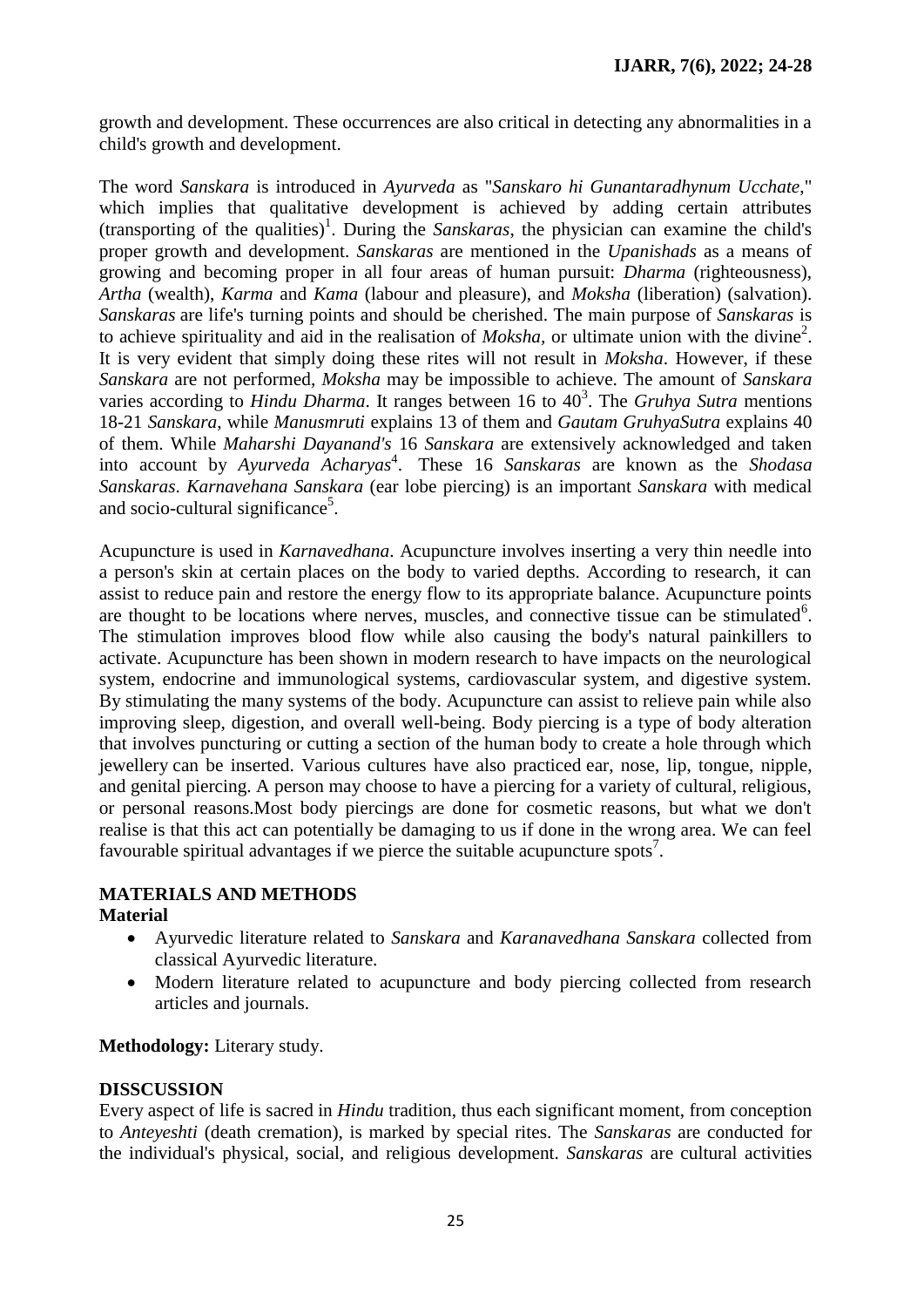held at the secondary level that provide an opportunity for family and friends to get together and bond. And it is this relationship that provides the foundation for a happy existence.

### **Anatomy of External ear**

The external, middle, and internal ear are the three parts of the ear. The fusion of the six auricular hillocks is a complex process that occurs during the formation of the external ear. Development begins in the third week of pregnancy with the creation of an otic disc from ectoderm thickening. It is formed from single piece of yellow elastic cartilage covered with perichondrium and skin<sup>8</sup>. The human ear lobe is made up of tough areolar and adipose connective tissue that lacks the hardness and elasticity of the rest of the auricle. Since ear lobe does not contain cartilage. It has a substantial blood supply and may aid to warm the ear and maintain balance.The ear lobe is made up of epithelium and connective tissue and is derived from dermatomes. The dermis is made up of mesenchymal cells, whereas the sclerotome is made up of mesenchymal cells.

The posterior auricular artery, the anterior auricular branch of the superficial temporal artery, and the occipital artery all supply the auricle. Sensory innervations are $^9$ .

1) Great auricular nerve – it is a branch of cervical plexus, it supplies auricle, helix, antihelix and lobule.

- 2) Lesser occipital nerve- supplies small portion of helix.
- 3) Auriculotemporal nerve-Mandibular branch of trigeminal nerve, supplies auricle.
- 4) Auricular branch of vagus nerve- supplies concha and auditory meatus $^{10}$ .

### *Karnavedhana Sanskara* **(Piercing the earlobes)**

This *Sanskara* is performed at a young age. The term "infant" refers to a small child who is between the ages of one month and one year. In Ayurvedic texts, there are various perspectives on how to do this ceremony.

- a) According to *Sushruta* in 6th or 7th month.
- b) According to *Vagbhatta* in 6th, 7th, 8th month.
- c) There is chapter named "*Chudakarmiye*" in *Kashyapa Samhita.*

# **PROCEDURE**

According to *Sushruta*, in the sixth or seventh month, on fortnight and auspicious *Tithi* (date), *Karana*, *Muhurta*, and *Nakshatra*, the child should be placed in the lap of a wet-nurse or male attendant engaging and consoling him with toys; then the physician, pulling the ear with his left hand, should pierce the ear lobe at the naturally designed hole enlightened with the sun's (*Devkrit Chhidra*) where there is maximum translucency from the light source with his right hand slowly and evenly by needle or awl in case of thin and thick lobes respectively; in male children, first pierce the right ear lobe, but in female children, first pierce the left ear lobe, and then insert the *PichhuVarti*. *Vagbhatta* mentioned a similar procedure. *Ajirna* (indigestion), the urge to defecate, and an extremely hot climate are all contraindications to *Karnavedhana* Sanskara<sup>11</sup>.

#### **Importanace of** *Karnavedhana Sanskara*

1. *Sushruta* pierces a child's ear for the purpose of *Raksha*-*nimit* (disease protection) and *Abhushanartha* (ornamentation). According to *Kashyapa*, the ear of a kid should be pierced by an experienced and qualified physician in order to obtain religion (*Dharma*), desire (*Karma*), and prosperity (*Artha*). This method appears to promote the immune system's strengthening in response to injury to the ear lobules, which trigger antigen-antibody reactions in the early life period, resulting in secondary immunization against a variety of infections.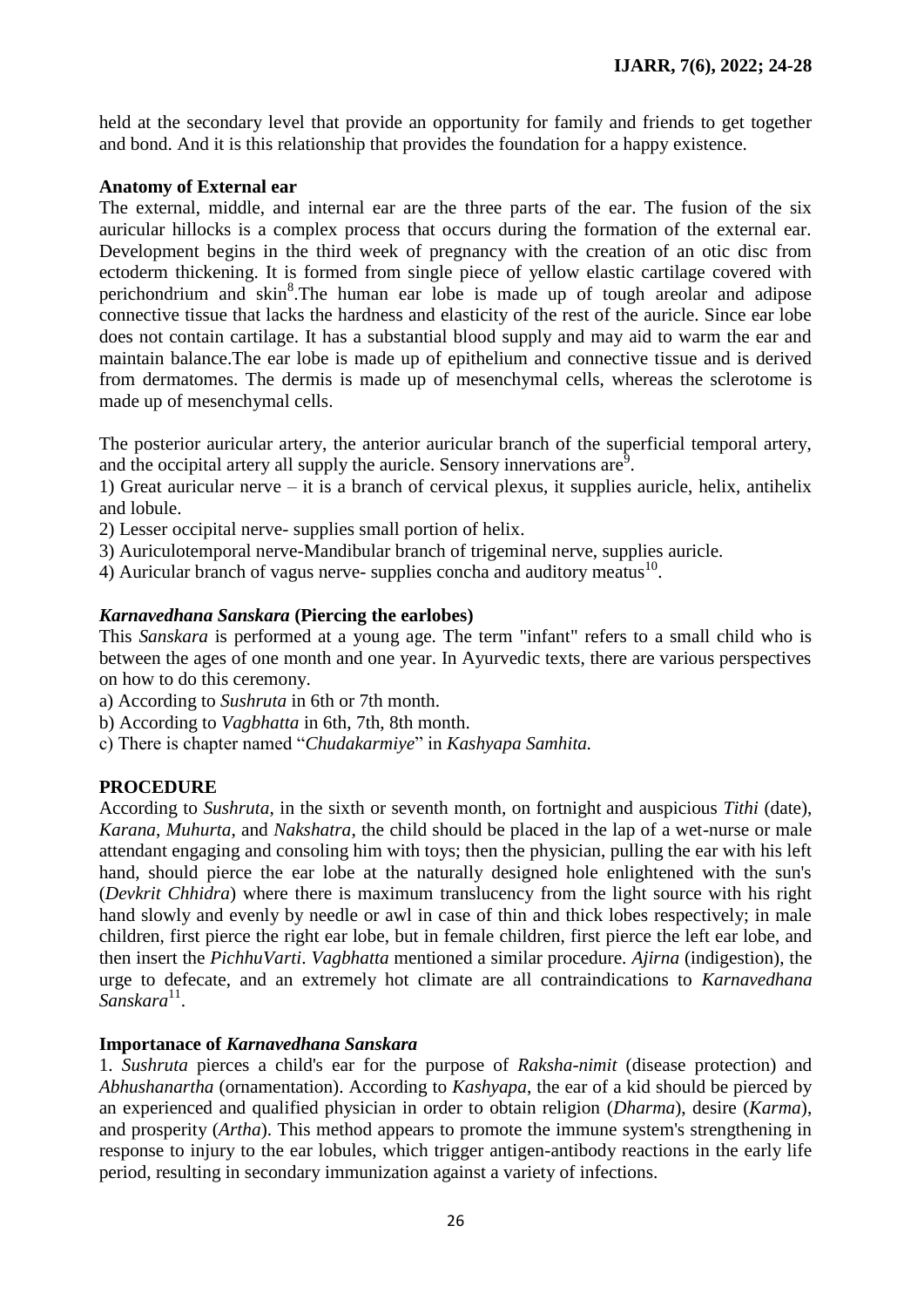2. According to *Sushruta* and *Kashyapa*, this treatment should be conducted by an expert surgeon rather than an inexperienced *Vaidya*, as this can result in complications such as fever, *Manyastambha*, *Hanustambha*, *Karnashoola* etc.

3. This rite is designed to prepare the child's inner ears for receiving sacred sound. This has great spiritual and symbolic meaning as well.

4. Modes to increase the pierced hole provide lubrication and wound infection prevention. The surgery is also performed in the winter, which reduces the risk of infection.

5. Holding the earlobe against the light visualizes the path of fine vessels to avoid bleeding and allows for early wound healing.

6. Wearing ear ornaments denotes a person's status and wealth. The women also ensured that they were in a constant state of physical and emotional well-being.

7. According to acupuncture therapy, the earlier a child's ear is pierced, the better for the brain's development because the meridians connecting the brain flow via this area. They also believe that the middle of the lobe is where the point of vision is located.

8. There are numerous more advantages to piercing a girl's ears, including maintaining regularity in the menstrual cycle and assisting in the prevention of hysteria and other serious disorders.

9. The earrings are said to aid in the maintenance of electric current in the human body. Ear piercing aids in mental enhancement and the elimination of negative emotions.

10. Ear piercing, according to *Sushruta*, the great Indian surgeon, avoids ailments like hydrocele and hernia.

11. The ear lobes include meridian points that connect to the human brain's right and left hemispheres. When this site is penetrated, it aids in the activation of various brain areas.

12. Acupuncture therapy, according to its principles, aids in the rapid and healthy growth of the brain as well as memory enhancement.

# **CONCLUSION**

*Sanskaras* are important life events or rituals. We might conclude that cultural ceremonies are important not only for social reasons, but also for medical reasons. According to the chronological age of the child, correct *Sanskara* should be followed. It may also aid a child's growth and development. Auricular acupuncture tends to modulate autonomic dysfunction by boosting parasympathetic activity, which is very important in *Karnavedhana Sanskara*. Because *karnavedhana* stimulates the vagus nerve, which also supplies the stomach, appetite should be enhanced, which is essential for a child's growth. Auricular electropuncture was found to lower seizure frequency and severity in clinical trials. Epileptic discharges were reduced by electroacupuncture. By stimulating certain anatomical areas, acupuncture improves the body's functions and aids the natural self-healing process.

# **REFERENCES**

- 1. Dr. Ayoddhya Prasad Achal, Kaumarbhrutya, Chaukambha Surbharati Prakashana, Varanasi, Reprint 2006, page no-190.
- 2. P.V.Tiwari, Kasyapa Samhita or vrddhajivakiya tantra, Edition 2016, Chaukambha vishwabharati prakashana Varanasi, page no-20.
- 3. Singh Karam, verma Bhavna, a review article on An approach to Samskara in Ayurveda, Published online in http://ijam.co.in.
- 4. Dr. Anantram Sharma, Sushruta Samhita, Reprint 2012, Chaukambha Surbharati Prakashana, Varanasi, Page no-132.
- 5. Dr. Bramhanand Tripathi, Astang Hrdayam, Reprint 2011, Chaukhambha Sanskrit Pratisthana, Delhi, Page no-882.